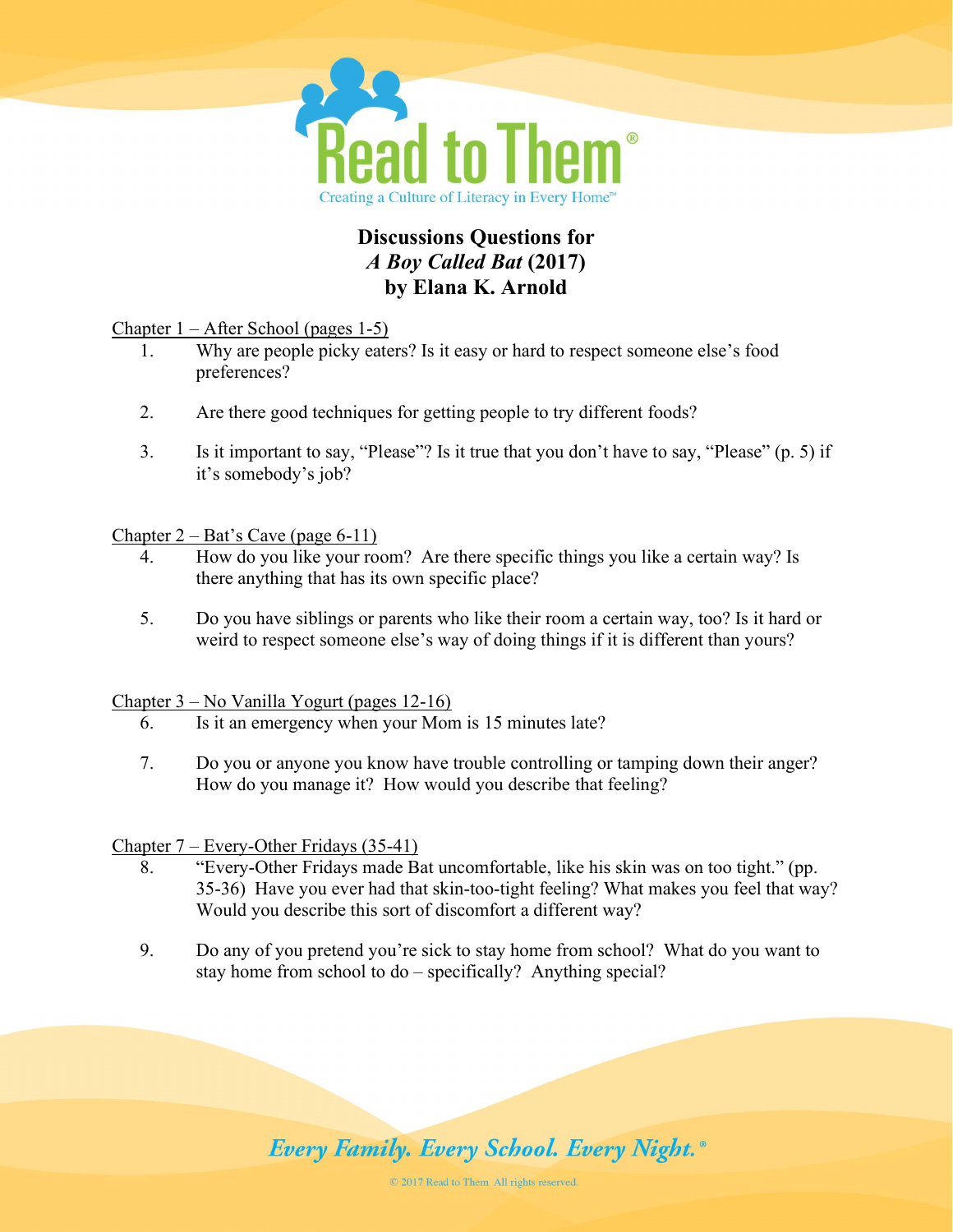

- 10. Bat can recognize his Dad's car because it's a conspicuous yellow convertible. Can you recognize your parent's car coming down the street? If so, how? What's distinct about it?
- 11. Does anyone's family have a family or personal honk (like Bat's Mom's three happy honks)?

#### Chapter 8 – Sixteen Eyelets (pages 42-51)

- 12. Why are "Balls supposed to be kept outside?"
- 13. If you were Lucca, would your feelings have been hurt about the cream cheese sandwich?
- 14. Why was Bat looking at Mr. Grayson's eyelets?

#### Chapter  $10 - A$  Very Long Day (pages 58-64)

- 15. Bat prefers to do projects himself. Do you like collaboration? What do you like about it? What don't you like about it?
- 16. Bat says, "I'm using the glue." (p. 63) Is this rude?

#### Chapter 11 – Apartment 2A (pages 65-71)

- 17. When you spill on your shirt, does it ruin your drink or your meal? Do you know anyone - family or friend - who it does ruin it for?
- 18. Bat's Dad says about the chili, "Maybe you'll like it tonight." (p. 71) Anyone ever say this to you? Were they ever right? Can you acknowledge a food you didn't used to like - or didn't think you liked - and you changed your mind? Ever tried to convince anyone else to eat a food *you* like that they didn't think they'd like?

Chapter  $12$  – Finally (pp. 72-77)

19. Waiting is hard for most people. What do you do to pass the time when you have to wait? Do you get anxious when someone is late?

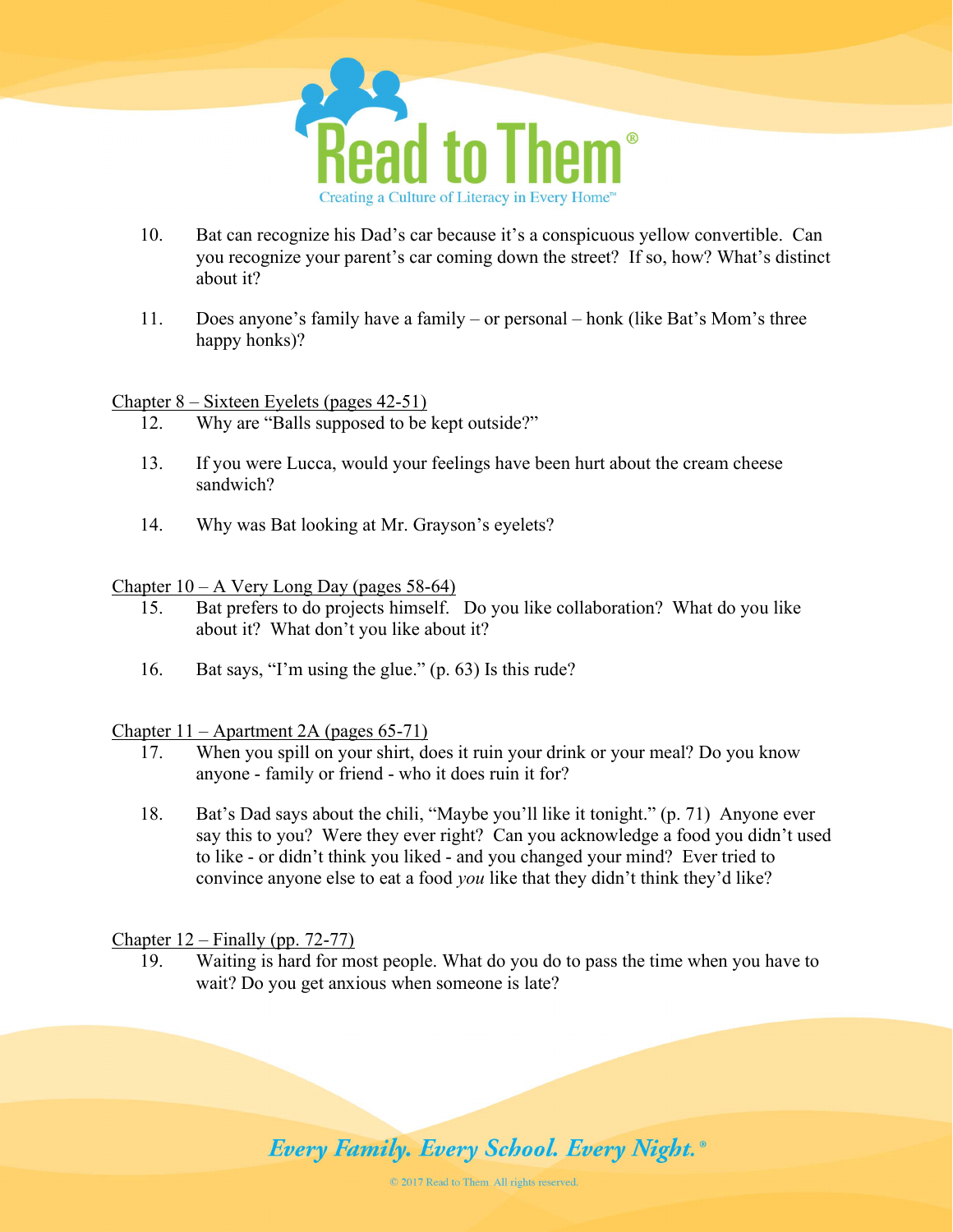

Chapter 13 – What's in a Name (pp. 78-84)

- 20. What would you name a baby skunk?
- 21. Is it important for names to be meaningful? Do you know the story behind your name?

Chapter 14 – Sleeping Arrangements (pages 85-90)

- 22. What does it mean that Bat is willing to clean the gross plates in order to earn the responsibility of taking care of Thor?
- 23. Have you ever offered to do a chore you hate in order to get something else?
- 24. Have you ever heard or used the phrase, "Let's revisit this conversation?" (p. 90) When? Why?

## Chapter 15 – Dr. Jerry Dragoo (pp. 91-94)

25. Is there an expert of famous person you would like to meet?

#### Chapter 16 – A Correspondence (pp. 95-102)

- 26. "I'm all ears." (p. 98) Mr. Grayson says that to Bat, and Bat thinks of that expression literally, as if Mr. Grayson was actually covered with ears. Can you think of other expressions that would be odd if taken literally?
- 27. Bat asks Mr. Grayson for help contacting Dr. Dragoo. What adults can you ask for help?
- 28. What do you think of Bat's plan to email a scientist with his questions about a baby skunk? Would you ever do something like that?

# Chapter 17 – At the Clinic (pages 103-116)

- 29. There are a lot of sounds and distractions at the clinic that would normally bother Bat, like barking, phones ringing, talking, flickering lights. Why don't they bother him at the vet clinic?
- 30. Bat is "99.9 percent sure" that he is going to be a vet like his mom. Are you 99.9 percent sure of anything?

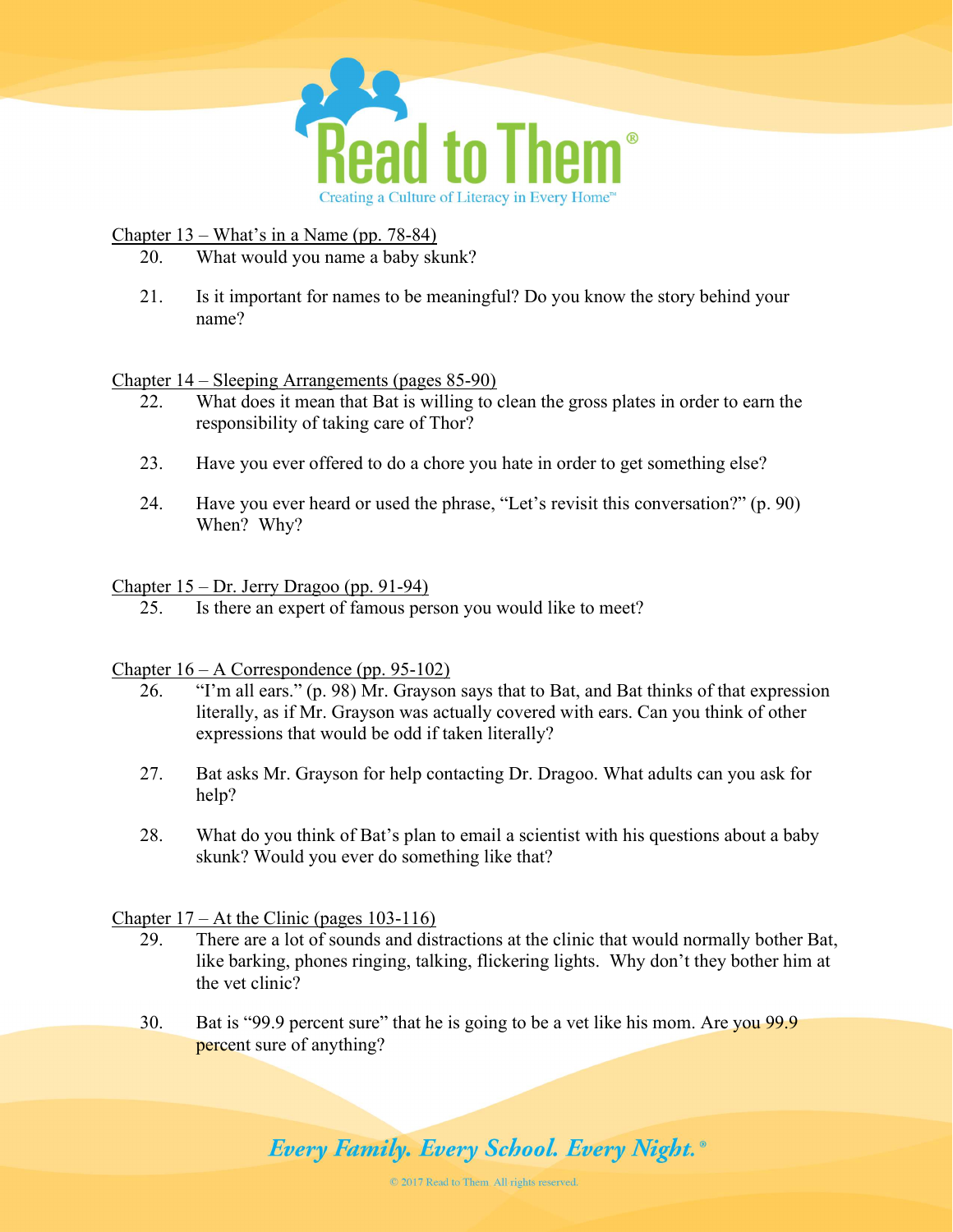

Chapter 18 – Dinner Date (pages 117-125)

- 31. Why is Bat so confused about his 'compliment' to Janie about being good at whining? Was it a compliment? Could it have been meant as compliment?
- 32. Do you think Ezra is Janie's friend because he likes the part of her that are weird? Is that why they're friends? Consider this question and share your response.

# Chapter 19 – A Blessing of Sorts (pages 126-131)

- 33. Why didn't Janie appreciate the 'nice' thing Bat did with her unicorn pajama top so that Thor would recognize Janie, too?
- 34. It's very important to Bat that people get the specifics right when they're talking to him. When he's talking to Janie, he gets distracted or annoyed because Janie makes imprecise references. He notes that "skunks aren't rodents" and humans are animals. Why is this so important to him? Is it important to you? Is it annoying to you when people you're talking to focus on these little matters of precision and ignore your main point?

#### Chapter 20 – Problems (pp. 132-139)

35. Bat is very focused on details that are important to him, like the fact that skunks are not rodents. Is it frustrating to you when people get the details wrong? Is it frustrating to you when people focus so much on the details that they miss the bigger point?

#### Chapter 21 – Organizational Systems (pp. 140-148)

36. Bat's mishap in the candy store must have been really embarrassing. Can you identify with that feeling? What can you do about it?

# Chapter 22 – Baseball and Braiding (pp. 149-154)

37. Were you surprised that Janie let Bat braid her hair? Why do you think it was so important to Bat?